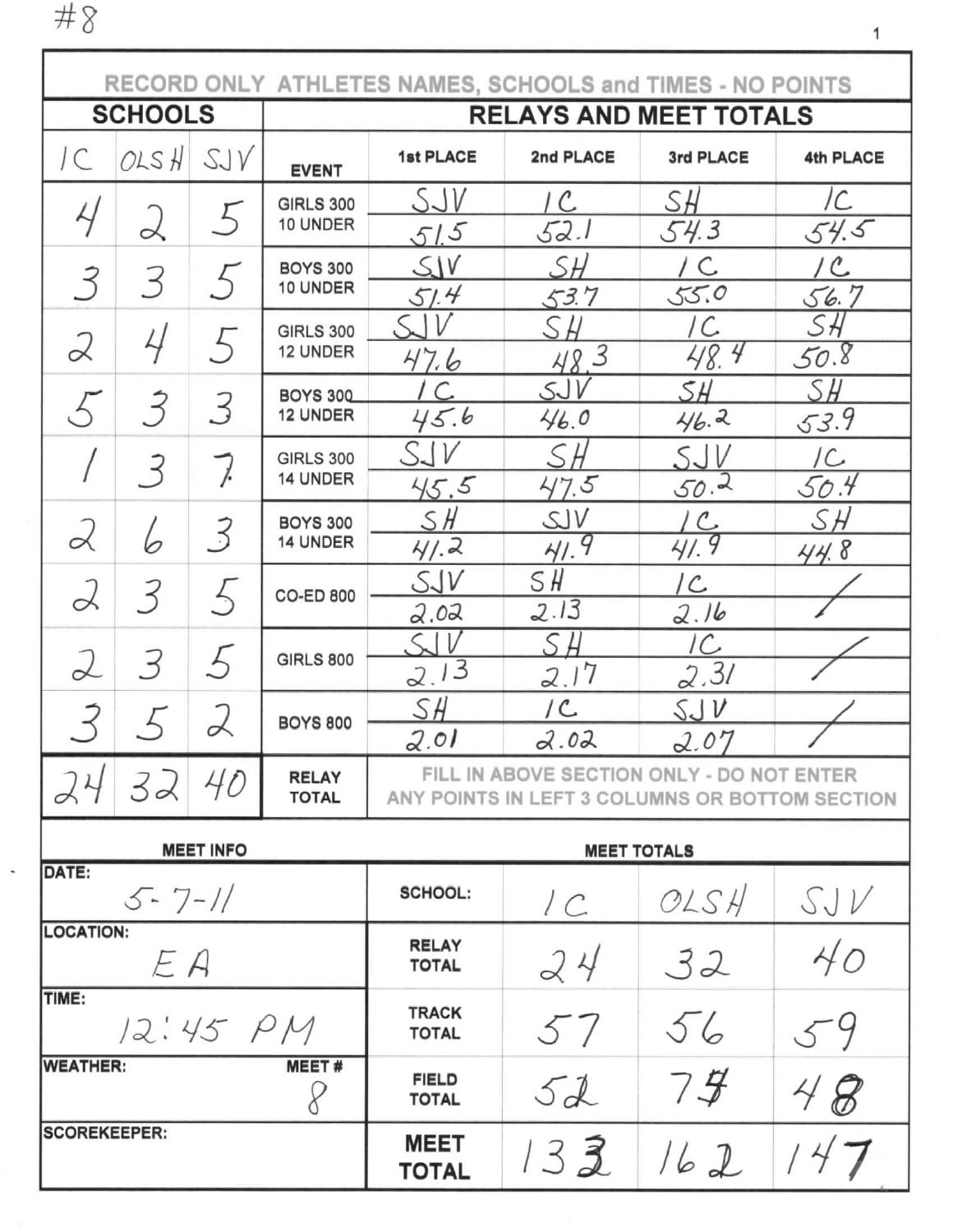$\#$   $\!8$ 

|               | RECORD ONLY ATHLETES NAMES, SCHOOLS and TIMES - NO POINTS |                          |                                   |                                           |                      |                           |                           |  |  |  |
|---------------|-----------------------------------------------------------|--------------------------|-----------------------------------|-------------------------------------------|----------------------|---------------------------|---------------------------|--|--|--|
|               | <b>SCHOOLS</b>                                            |                          | <b>TRACK (SPRINTS &amp; MILE)</b> |                                           |                      |                           |                           |  |  |  |
| IC.           | OLSH                                                      | SJV                      | <b>EVENT</b>                      | 1st PLACE                                 | 2nd PLACE            | 3rd PLACE                 | 4th PLACE                 |  |  |  |
|               |                                                           |                          | GIRLS 8                           | II.2<br>SV                                | $/ -7$<br>SH.        | SIV<br>12.0               | 12.<br>/C.                |  |  |  |
|               | $\prec$                                                   |                          |                                   | Kesster                                   | Beres                | Kostelny                  | $K$ lipfel                |  |  |  |
|               |                                                           |                          | BOYS <sub>8</sub>                 | $1C$ $105$                                | $ c_{-} $<br>11.5    | SH<br>11.5                | SH<br>11.6                |  |  |  |
|               | 3<br>8                                                    |                          |                                   | Ferrara                                   | Jusiak               | <b>B</b> <sub>ISKAT</sub> | Anderson                  |  |  |  |
|               |                                                           |                          | GIRLS 9                           | 12.8                                      | 12.9<br>SUV          | IC<br>13.9                | 13.3<br>SЖ                |  |  |  |
|               |                                                           |                          |                                   | Zwack                                     | Sheridan             | Socha                     | Lickfeld                  |  |  |  |
|               |                                                           |                          | BOYS <sub>9</sub>                 | 13.6<br>SH                                | 13.7<br>/C           | 13.9<br>/C                | SH.<br>14.0               |  |  |  |
|               | l5                                                        |                          |                                   | Moretti                                   | Schultz              | Doy/e                     | Peluso                    |  |  |  |
|               | 3                                                         |                          | GIRLS 10                          | 12.4<br>SV                                | SH<br>12.5           | SU<br>12.6                | $\mathcal{C}$<br>12.7     |  |  |  |
|               |                                                           |                          |                                   | Fisher                                    | Vogel                | Kline                     | Schiltz                   |  |  |  |
|               |                                                           |                          | BOYS 10                           | 42.9<br>SUV                               | 13.1<br>SΗ           | 13.3<br>$\overline{C}$    | 13.9<br>SH                |  |  |  |
| $\lambda$     |                                                           |                          |                                   | Unger                                     | LARIVEY              | Denz                      | Kirpatrick                |  |  |  |
|               | 8                                                         |                          | GIRLS 11                          | 11.2<br>SH                                | SH<br>12.0           | 12.3<br>SV                | 12.5<br>/C                |  |  |  |
|               |                                                           |                          |                                   | Dehlinger                                 | Leo                  | Choboy                    | Ford                      |  |  |  |
|               |                                                           |                          | BOYS <sub>11</sub>                | 11.6<br>ΙC                                | SH<br>12.0           | 13.2<br>/C                | 13.3<br>SUV               |  |  |  |
|               |                                                           |                          |                                   | WARD<br>11.7                              | Durski<br>11.8<br>IC | KARALUS<br>12.0<br>5V     | Modzelewski<br>12.2<br>SH |  |  |  |
|               |                                                           |                          | GIRLS 12                          | $S\rightarrow V$<br>Kline                 | $Z$ <i>wac</i> $K$   | Haser                     | Boltz                     |  |  |  |
|               |                                                           |                          |                                   | 11.3<br>$\sqrt{C}$                        | SH<br>11.6           | 11.8<br>$S_{\rm d}$ $V$   | $S$ $H$<br>12.0           |  |  |  |
|               |                                                           |                          | BOYS <sub>12</sub>                | 7                                         | Breindel             | Suffoletto                | Durski                    |  |  |  |
|               |                                                           |                          |                                   | SUV<br>//. I                              | 13.0<br>IC.          | 13.2<br>SJV               | SН<br>13.6                |  |  |  |
| 3             |                                                           |                          | GIRLS 13                          | Kline                                     | Barnhart             | $O'$ Sher                 | Capodica                  |  |  |  |
|               |                                                           |                          |                                   | 10.4<br>/C.                               | SH.<br>10.7          | SU<br><u>//.o</u>         | SV<br>11.4                |  |  |  |
| 5             | 3                                                         | 3                        | BOYS <sub>13</sub>                | DeAnq                                     | ortiz                | $M_i$ ller                | Fisher                    |  |  |  |
|               |                                                           |                          |                                   | SH<br>11.8                                | 11.9<br>S/V          |                           |                           |  |  |  |
|               | $\mathcal{L}$                                             | $\prec$                  | GIRLS 14                          | TARquin                                   | Nicholas             |                           |                           |  |  |  |
|               |                                                           |                          |                                   | 10.3<br>SH                                | SUV<br>10,5          | //.3<br>SH                |                           |  |  |  |
|               |                                                           | .3                       | BOYS <sub>14</sub>                | Lipka                                     | Modzelcwski Reynolds |                           |                           |  |  |  |
|               |                                                           |                          |                                   | 5V<br>6.52                                | 7.07<br>SH           | 7.10<br>/C                | SH<br>7.35                |  |  |  |
| $\mathcal{Q}$ | 4                                                         | $\overline{\mathcal{L}}$ | <b>GIRLS MILE</b>                 | Burlow                                    | Leo                  | Brach                     | Vogel                     |  |  |  |
|               |                                                           | 4                        | <b>BOYS MILE</b>                  | $\sqrt{c}$<br>6.00                        | SIV<br>6.05          | $1C_{6,29}$               | $SUV$ 6.51                |  |  |  |
|               |                                                           |                          |                                   | Hensen                                    | Modzelewski          | Jasey                     | Kessler                   |  |  |  |
|               |                                                           | 59                       | <b>TRACK</b>                      | FILL IN ABOVE SECTION ONLY - DO NOT ENTER |                      |                           |                           |  |  |  |
| 57            | 56                                                        |                          | <b>TOTAL</b>                      | ANY POINTS IN LEFT 3 COLUMNS              |                      |                           |                           |  |  |  |